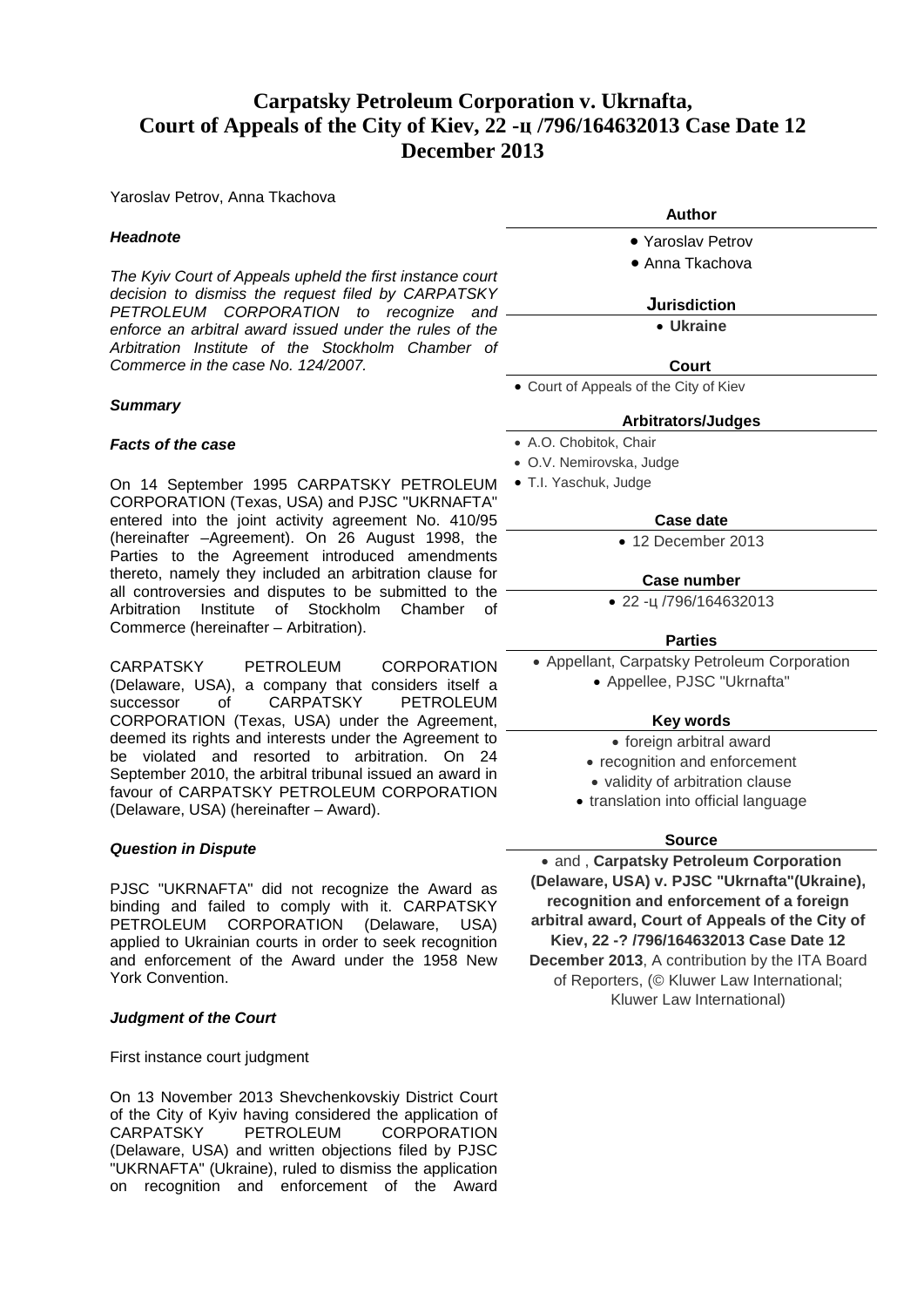(hereinafter – Ruling).

The Court's Ruling contended that:

- there was no arbitration clause between CARPATSKY PETROLEUM CORPORATION (Delaware, USA) and PJSC "UKRNAFTA"; and

- the arbitration clause attached to the application for the recognition and enforcement of the Award was presented in Russian, which is not the official language of Ukraine.

Court of Appeals decision

CARPATSKY PETROLEUM CORPORATION (Delaware, USA) filed an appeal. The Kyiv Court of Appeals upheld the Ruling.

With respect to the existence of arbitration agreement, the Court of Appeals stated that in a different case between the same parties it had been established that amendments to the Agreement were not duly executed. This is because at that moment one of the parties to the Agreement – CARPATSKY PETROLEUM CORPORATION (Texas, USA)– had ceased to exist (Case No. 32/125 between the Deputy General Prosecutor of Ukraine on behalf of Ukraine against<br>PJSC "UKRNAFTA". CARPATSKY PETROLEUM "UKRNAFTA", CARPATSKY PETROLEUM CORPORATION (Texas, USA) acting through its Ukrainian agency, CARPATSKY PETROLEUM CORPORATION (Delaware, USA) on invalidation of amendments to the Agreement. The decision by the Commercial Court of the City of Kyiv was issued on 27 May 2009 and confirmed by Kyiv Commercial Court of Appeals on 26 August 2009 and by the Higher Commercial Court of Ukraine on 14 October 2009). In that case it was deemed that CARPATSKY PETROLEUM CORPORATION (Delaware, USA) failed to prove that amendments to the Agreement were executed in its capacity as a successor of CARPATSKY PETROLEUM CORPORATION (Texas, USA).

Given that the facts established in a judicial decision in a dispute between the same parties have a pre-judicial meaning in subsequent cases, the Court decided that no valid agreement between CARPATSKY PETROLEUM CORPORATION (Delaware, USA) and PJSC "UKRNAFTA" had been executed.

On the other hand, CARPATSKY PETROLEUM CORPORATION (Delaware, USA) alleged that pursuant to Ukrainian Law "On International Commercial Arbitration", an arbitration agreement could be submitted before national courts either in Ukrainian or in Russian language. However, the Court decided that rules of international treaty should prevail. The 1958 New York Convention requires an arbitration agreement drafted in a foreign language to be submitted with a translation into an official language of the country. In that particular case, that would have required a